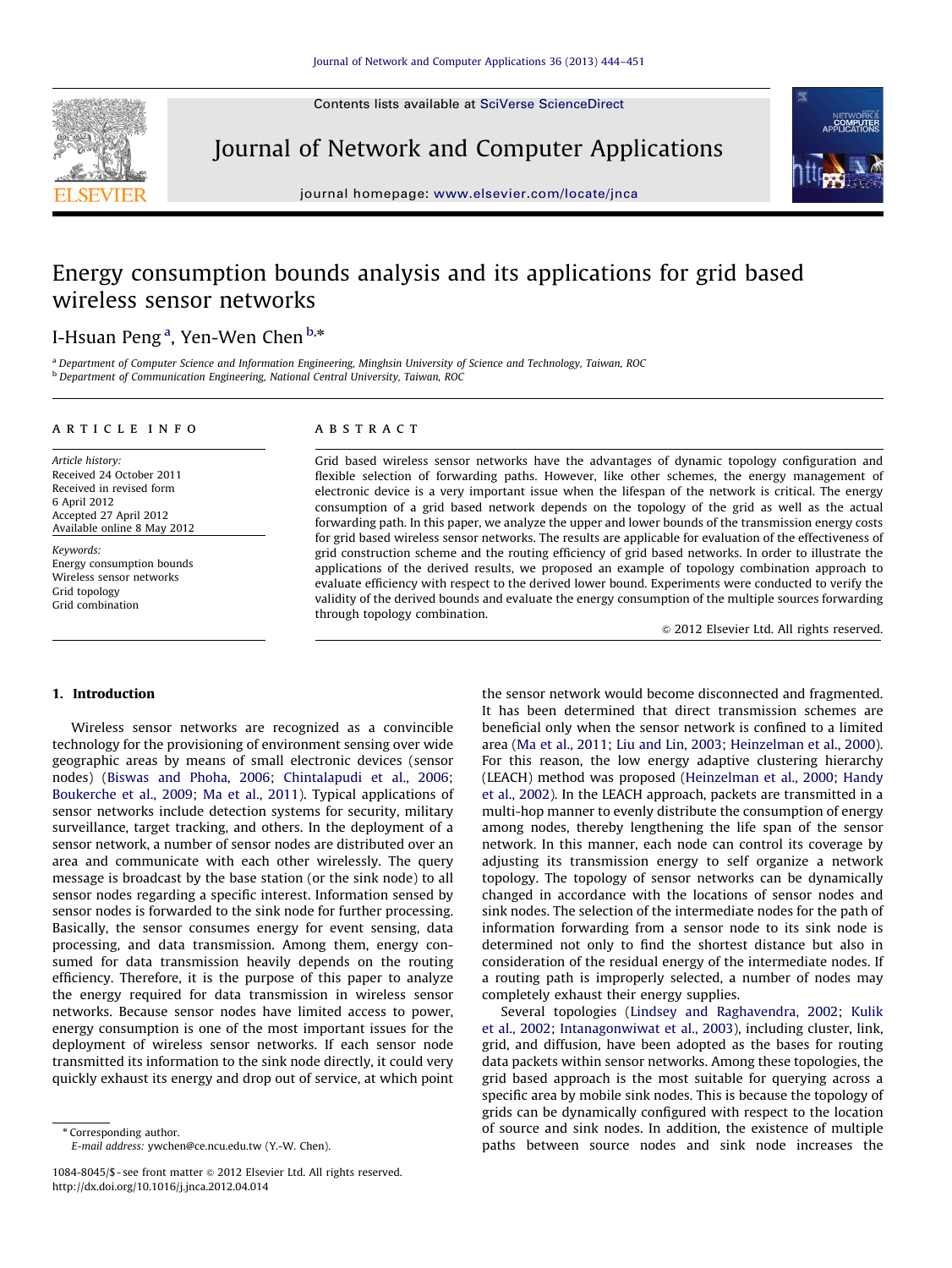flexibility of selecting a forwarding path to account for the residual energy of individual nodes. During the construction of a grid, the selection of grid nodes is critical because grid nodes are responsible for the forwarding of packets. A complete overview about the modeling, tools, and their applications of wireless networks was provided in [Haenggi et al. \(2009\).](#page--1-0) And a number of schemes [\(Akan et al., 2009;](#page--1-0) [Bulut and Korpeoglu, 2011](#page--1-0); [Xiao](#page--1-0) [et al., 2008](#page--1-0); [Quwaider et al., 2010](#page--1-0)) have been proposed to minimize energy consumption in wireless sensor networks. The feasibility of passive sensor networks was studied in [Akan et al.](#page--1-0) [\(2009\)](#page--1-0) to provide an environment free of energy constraints; however, such a network would require an external RF resource. Expected coverage and sleep scheduling schemes were proposed in [Akan et al. \(2009\)](#page--1-0) to minimize energy consumption. In [Xiao](#page--1-0) [et al. \(2008\)](#page--1-0), [Quwaider et al. \(2010\)](#page--1-0), nodes could dynamically adapt their transmission energy to forward data according to distance. It is clear that, energy management is critical issue in the deployment of wireless sensor networks.

In grid topology, a grid node is assumed to have a relatively higher power than its neighboring nodes to extend the life span of the sensor network. Although the topology of a grid is considered a regular shape, a grid node may not be exactly located at the designated point because there might be no sensor node at that location or the designated node would be an inappropriate selection (as grid node) owing to a deficiency of energy. In this paper, we studied the selection of grid nodes and routing issues for the sensor networks. Upon receiving of a query message from the sink node, the sensor node (which is responsible for the collection of environmental data of the specific interest) establishes a grid to forward the collected information to the sink node. The major consideration in selecting appropriate grid nodes and establishing the routing path for information forwarding is to maintain the connectivity of the sensor network, thereby prolonging its lifespan. Additionally, we also derive the bounds of energy consumption for the forwarding of information in a grid topology. The derived lower and upper bound are helpful for evaluation of the grid topology based schemes. In a number of applications, such as surveillance, more than one node may detect a particular condition that the sink node has queried through the broadcasting. In such situations, each node that senses the specific condition forms a grid to the sink node. In this paper, we propose a combination grid topology scheme to forward the aggregate data in order to reduce overall energy consumption and compare the results with the derived lower bound.

The remainder of this paper is organized as follows. In Section 2, we provide analysis of the appropriate grid distance, according to a given source node and sink node with consideration of energy consumption. In Section 3, we derive the lower and upper bound of energy consumption in transmission of data from the source node to the sink node by referring to the derived grid distance. In [Section 4,](#page--1-0) we describe the construction of grid topology and data forwarding schemes. In [Section 5,](#page--1-0) we provide the results of our experiments to illustrate the validity of the derived bounds and the performance of the proposed topology combination scheme. Finally, the conclusions are presented in [Section 6.](#page--1-0)

#### 2. Related works

Grid node selection and energy conservation are the critical issues for the research of routing in grid-based wireless sensor networks. The sensor deployment is an efficient practice for provisioning sensing services, however, the accuracy of sensor node placement may be subject to various errors in reality. These placement errors always introduce ineffective energy consumption and result in shorter network lifetime. The authors overviewed the placement techniques of sensor nodes in [Younis](#page--1-0) [and Akkaya \(2008\)](#page--1-0). In [Zhou et al. \(2010\)](#page--1-0), the energy dissipation forecast and cluster management (EDFCM) method for the selection of the cluster head in heterogeneous wireless sensor network was studied. Their results show the improvement of energy saving when compared with distributed energy efficient clustering (DECT) and the original LEACH schemes. Several traditional routing techniques of wireless sensor networks were surveyed in [Al-Karaki and Kamal \(2004\).](#page--1-0) Those techniques have the common objective of trying to extend the lifetime of the sensor network. The non-uniform grid-based coordinated routing design for wireless sensor network was proposed in [Akl et al. \(2009\)](#page--1-0) to save energy consumption and prolong the network lifetime. The proposed scheme extended the traditional uniform grid-based routing scheme by dynamically partition the network to achieve better energy utilization. The authors proposed multi-candidate selection (MCS) and latency-adaptive distance-based multi-candidate (LDMS) schemes together with greedy routing to achieve lower delivery latency under the constraint of sleep and wake-up scheduling of sensor nodes ([Nguyen et al., 2011](#page--1-0)).

Although the above studies proposed numerous routing algorithms to effectively transmit information and to minimize the energy consumption, it lacks of theoretical reference to judge the effectiveness of the routing algorithms. It is the objective of this paper to analyze the upper and lower energy bounds of data transmission in grid based wireless sensor networks for the evaluation of energy utilization.

#### 3. Grid distance analysis

As sensor nodes tend to be haphazardly strewn across a wide area, the sink node broadcasts the query of specific interest to all sensor nodes. The node with the desired information receives a request to relay the information to the sink node via a forwarding path chosen from a dynamically constructed topology. The node with the desired information is called the source node. In a gridbased approach, a grid topology is constructed of grid nodes from the source node to the sink node for information forwarding as shown in Fig. 1.

Generally, the amount of transmission energy required to forward a packet is proportional to the volume of data (number of bits) and the square of the distance between the sender and receiver. To determine the distance between two neighboring grid nodes for the construction of grid, a tradeoff between distance and energy consumption is required. If the distance selected is too great, more energy will be required for a grid node to forward information to its neighbor. On the other hand, if the distance is too short, the number of forwarding hops increases with a corresponding increase in energy consumption. We define  $r$  to



Fig. 1. Grid-based topology in wireless sensor network.